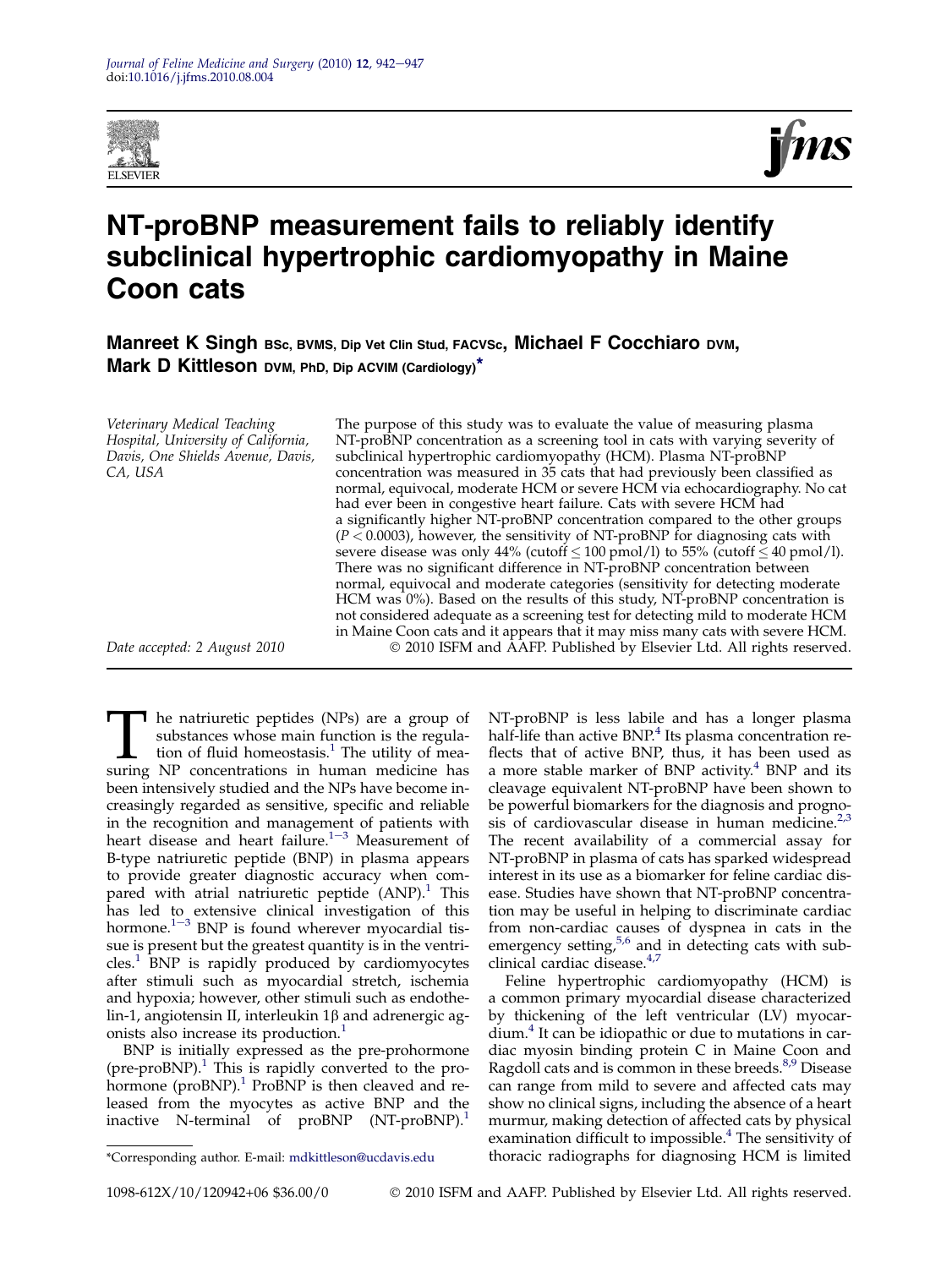due to the concentric nature of the LV hypertrophy and the specificity of radiography is considered poor.[4](#page-4-0) Echocardiography by an experienced individual is currently considered the gold standard for diagnosing HCM. The diagnosis can be made unequivocally when the entire LV wall or a region of it measures 6 mm or more in diastole with the exclusion of secondary causes of LV hypertrophy.<sup>[4](#page-4-0)</sup> Echocardiography however, is an expensive and somewhat time consuming process. As a result, serum or plasma biomarkers are being explored as a less expensive, readily available screening tool. $4,5,7,10-13$  $4,5,7,10-13$  $4,5,7,10-13$  In humans with HCM an elevated NT-proBNP concentration has been positively associated with NYHA class of heart failure, left atrial size, severity of diastolic dysfunction, LV outflow tract gradient and severity of LV hypertrophy. $14-16$  $14-16$  $14-16$  The roles of ANP, NT-proBNP, cardiac troponin I and plasma endothelin (ET-1) reactivity have been explored in various feline cardiac diseases, including HCM. $4,7,10-13$  $4,7,10-13$  These studies have shown variable results with plasma ET-1, cTNI and NTproBNP showing statistically significant elevations when compared to normal cats but with considerable overlap (ie, poor sensitivity and specificity). $7,12,13$ Plasma ANP concentration was not statistically significantly elevated in diseased cats compared to normal control cats in one study,<sup>[10](#page-4-0)</sup> but was shown to be signif-icantly elevated in another.<sup>[7](#page-4-0)</sup>

The aim of this study was to determine the accuracy of measuring plasma NT-proBNP concentration for identifying cats with subclinical HCM. Each cat in this study had previously had an NT-proBNP determination done by another laboratory (CardioCare NT-proBNP, Veterinary Diagnostics Institute, Irvine, CA, USA) and those results have been published. $4$  When the original laboratory was bought by the current laboratory, the collection technique and possibly other aspects of the test were changed. Consequently, the current study was undertaken to determine if the changes resulted in alterations in the accuracy of the test.

#### Materials and methods

The study included adult Maine Coon and Maine crossbred cats from a feline HCM research colony at the University of California, Davis. Animals were cared for according to the guidelines in the National Institute of Health Guide for the Care and Use of Laboratory Animals. All cats had previously been genotyped as heterozygous or negative for the A31P myosin binding protein  $C$  (MYBPC) mutation. $8$  Cats had full physical examination and echocardiography performed in the 2 months prior to blood collection. All cats previously had serum creatinine and  $T_4$  concentrations measured to rule out secondary causes of LV hypertrophy (ie, hyperthyroidism and renal disease as a cause of systemic hypertension). Systemic blood pressure measurements were not recorded due to the fractious nature and need for sedation in many cats in this colony. Instead, it was chosen to

rule out the most common causes of hypertension in cats via measurement of serum  $T_4$  and creatinine. All cats were euthyroid as defined by a serum  $T_4$  concentration  $\langle 4 \mu g/dl \rangle$  (50 nmol/l) and no subject had evidence of renal failure as defined by a serum creatinine concentration of  $\langle 2.2 \text{ mg/d} \rangle$  (190 nmol/l).

### **Echocardiography**

All cats were screened for HCM by one investigator (MDK) via echocardiography (Philips iE33 echocardiograph machine, Philips Medical Systems, NA, Bothell, WA, USA). Echocardiography was performed within 2 months of blood collection for NT-proBNP concentration. Cats were sedated with 0.1 mg/kg acepromazine SC. Maximum LV diastolic wall thickness was measured from two to three cross-sectional 2D views. The greatest thickness measured at any site in the LV wall was considered to represent maximal LV wall thickness. Cats were classified as normal if the maximal wall thickness was <6 mm. Ventricular hypertrophy was classified as moderate or severe based on maximal LV wall thickness of  $6-7$  mm and >7 mm, respectively. An equivocal classification was given when the maximal wall thickness was <6 mm but the papillary muscles were subjectively assessed to be at least moderately enlarged.

#### Measurement of plasma NT-proBNP concentration

Plasma NT-proBNP concentration was measured using a commercially available assay (Cardiopet proBNP, Idexx Laboratories, Westbrook, ME, USA). Blood samples were collected by venepuncture into standard glass EDTA tubes and centrifuged within 30 min of collection. The supernatant was then placed into transport tubes provided by the laboratory, frozen at  $-80^{\circ}$ C and shipped overnight on dry ice in one batch within 4 weeks of collection. Plasma NTproBNP was measured using a commercially available horse-radish peroxidase, colorimetric end-point assay for the quantitative determination of feline NT-proBNP (Cardiopet proBNP, Idexx Laboratories, Westbrook, ME, USA).

#### Statistical analysis

Cats were categorized according to presence and severity of disease: group  $1$  – normal, group  $2$  – equivocal, group  $3$  – moderate HCM, group  $4$  – severe HCM. Differences in NT-proBNP concentration between groups were examined using the Kruskal-Wallis one-way analysis of variance test.  $P < 0.05$  was considered significant. Pair wise post-hoc comparisons using the Mann-Whitney test with Bonferroni-adjusted  $P$  value of 0.0167 were used to compare which groups were significantly different between group 1 vs 4, group 2 vs 4 and group 3 vs 4. Sensitivity and specificity were calculated using the cutoff values currently used by the commercial laboratory running the assay (<100 nmol/l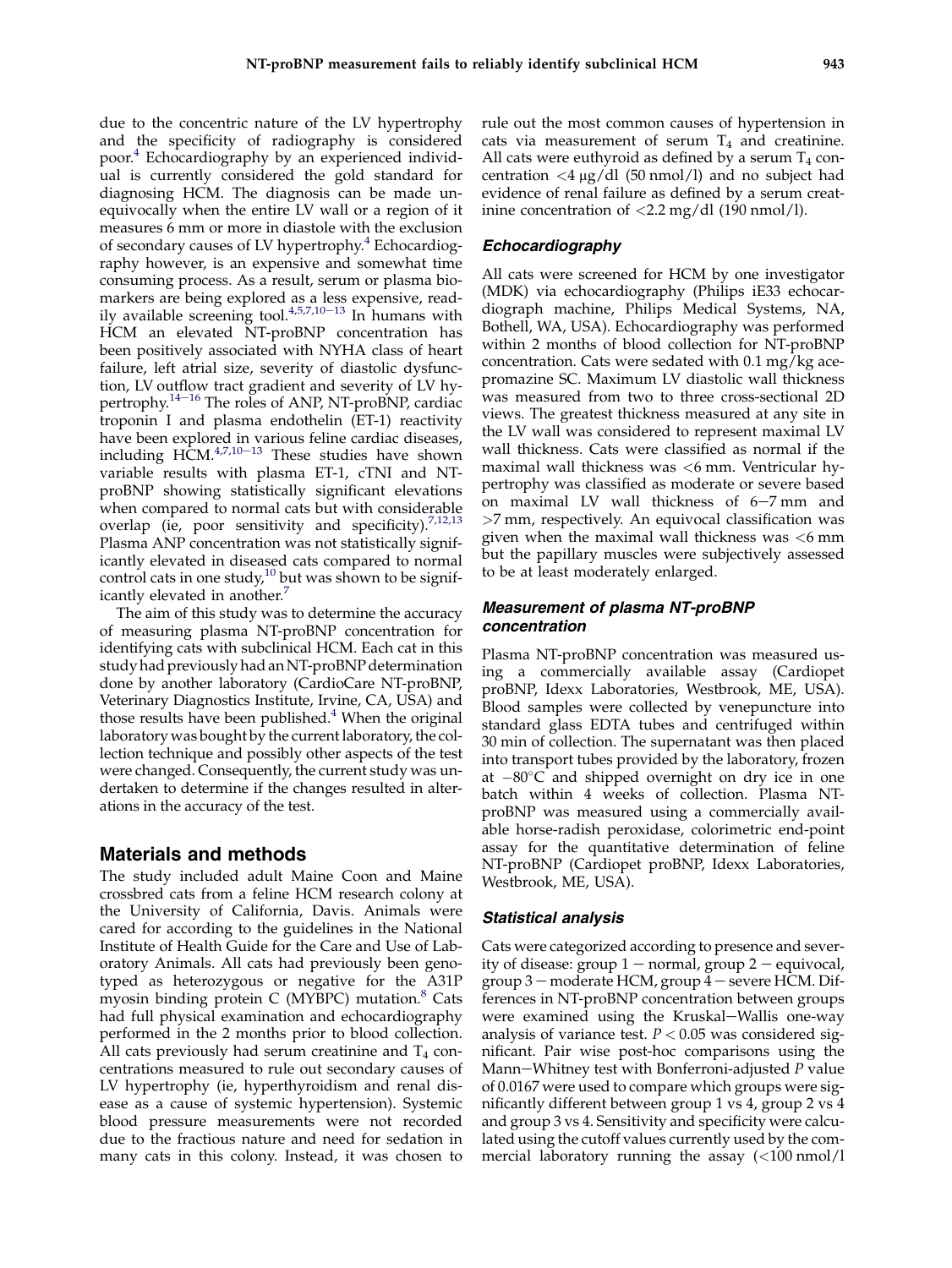suggests that the likelihood of significant cardiac disease is low).

## Results

Thirty-five cats were included in the study (15 intact females and 20 intact males). The median age was 8 years (range  $7-15$  years). Echocardiographically, eight cats were classified as normal (four heterozygous for the A31P MYBPC mutation, four negative), 11 as equivocal (four heterozygous, seven negative), seven as moderately affected (three heterozygous, four negative) and nine as severely affected (four heterozygous, five negative). No cat changed disease category in the time period between this study and the previous study on the same population of cats.<sup>[4](#page-4-0)</sup> All echocardiographically normal cats (group 1) had an NT-proBNP concentration of 0 pmol/l. Most cats in the equivocal category (group 2) had an NT-proBNP concentration of 0 pmol/l except for one cat with a value of 33 pmol/l. The majority of cats in the moderate category (group 3) had an NT-proBNP concentration of 0 pmol/l except two cats with values of 38 pmol/l and 48 pmol/l. Cats in the severe category had NT-proBNP concentrations ranging from 0 to 482 pmol/l (median 45 pmol/l) (Fig 1, Table 1).

Cats with severe HCM had a significantly greater NT-proBNP concentration when compared to all other groups of cats ( $P < 0.0003$ ). Group 1 was significantly different from group 4 ( $P = 0.009$ ) and group 2 was significantly different from group 4 ( $P = 0.008$ ) while group 3 was not found to be significantly different



Fig 1. Vertical scatter plot showing NT-proBNP concentrations in 35 cats. The x-axis represents the category of disease. An NT-proBNP of 0 is represented by multiple cats in each category (see Table 1). There was a significant difference in NT-proBNP concentrations when comparing group 4 cats to all other groups ( $P < 0.0003$ ). There was no significant difference in NT-proBNP concentration between group 1, 2 and 3 cats. There was a significant difference when comparing group 1 to group 4 and group 2 to group 4 ( $P = 0.009$  and 0.008, respectively). There was not a significant difference when comparing group 3 to group 4 ( $P = 0.09$ ).

| Table 1. NT-proBNP concentrations (pmol/l) in 35 |  |  |  |  |
|--------------------------------------------------|--|--|--|--|
| cats. Group 1: normal echocardiogram $(n=8)$ ,   |  |  |  |  |
| group 2: equivocal disease $(n=11)$ , group 3:   |  |  |  |  |
| moderate disease $(n=7)$ , group 4: severe       |  |  |  |  |
| disease $(n=9)$ (see text for details).          |  |  |  |  |

| Group 1  | Group 2 | Group 3 | Group 4 |
|----------|---------|---------|---------|
| $\Omega$ |         | U       |         |
|          |         |         |         |
|          |         | 0       |         |
| 0        |         | 0       | 19      |
| 0        |         | 0       | 45      |
|          |         | 38      | 282     |
|          |         | 48      | 345     |
|          |         |         | 434     |
|          |         |         | 482     |
|          |         |         |         |
|          | 33      |         |         |

from group 4 ( $P = 0.09$ ). If an upper limit of 100 pmol/l was used as the cutoff for normal NTproBNP concentration (which is the current laboratory recommended cutoff), the sensitivity for detecting cats with severe HCM in this population was only 44% (95% confidence interval [CI] of  $15-77%$ ), with 0% sensitivity for detecting cats with moderate and equivocal disease. The sensitivity for detecting cats with any category of disease was only 15% (95% CI of  $5-35$ %). All cats without HCM or those with equivocal/moderate disease had an NT-proBNP concentration of <100 pmol/l, resulting in a specificity for detecting cats without severe disease (normal, equivocal, or moderate disease) of 100% (95% CI of 84 $-100%$ ). If an NT-proBNP concentration <100 pmol/l was used to identify only unaffected cats, the specificity remained at 100% as all cats in this group had an NT-proBNP concentration of 0 pmol/l. There was no significant difference in NT-proBNP concentration between normal, equivocal and moderate HCM groups. Even if the upper limit of normal was reduced to 40 pmol/l, the sensitivity for detecting cats with severe disease was only 55% (95% CI of  $23-85%$ ). The sensitivity for detecting any affected cat remained low at 22% (95% CI of 9 $-43$ %). With an NT-proBNP concentration of <40 pmol/l the specificity for accurately identifying unaffected cats remained at 100% and the specificity for detecting cats without severe disease remained high at 96%.

There was no significant relationship between cats that were heterozygous for the A31P MYBC mutation and severity of disease. There was also no significant relationship between cats with the A31P MYBC mutation and NT-proBNP concentration.

#### **Discussion**

The aim of this study was to determine if the currently available commercial test for feline NT-proBNP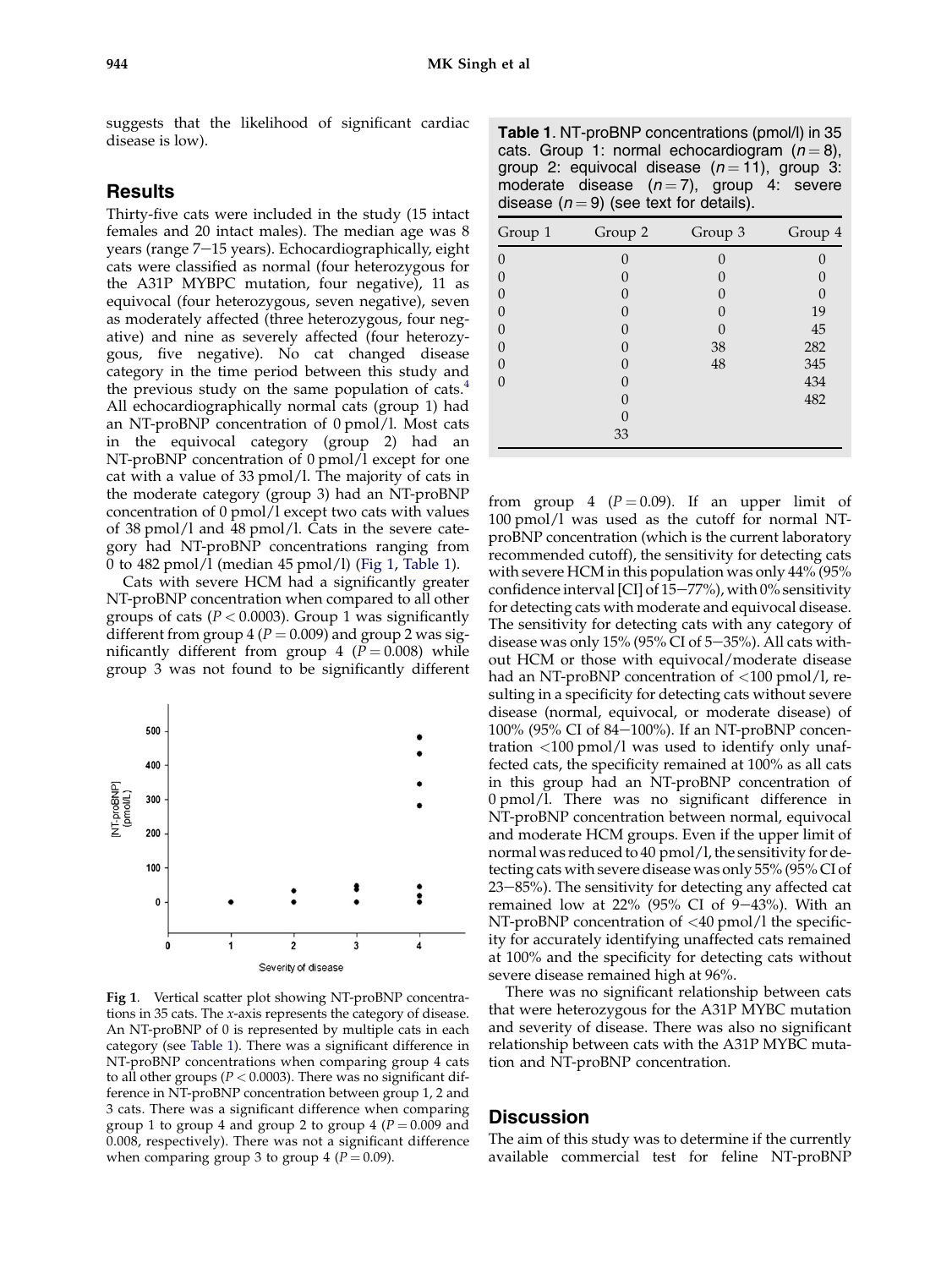concentration resulted in similar findings to that of the previous test and to determine if the current test is useful for screening for HCM in cats. The results of this study show that NT-proBNP may be useful for identifying cats with severe disease but even then the sensitivity was low at  $44\%$  (95% CI of  $15-77\%$ ) using the currently supplied reference range. This value was appreciably less than the one generated in the previous study using these same cats in which the sensitivity was found to be 90% for cats with severe disease (cutoff [4](#page-4-0)4 pmol/l).<sup>4</sup> The current test resulted in close to 50% of severely affected cats remaining undetected in this population, even if the upper cutoff was reduced to 40 pmol/l. The test was completely insensitive for detecting cats with moderate HCM (LV maximal wall thickness  $6-7$  mm) and cats with equivocal disease (LV maximal wall thickness < 6 mm, moderately to severely enlarged papillary muscles) giving a 0% sensitivity for both of these categories singly and in combination. Therefore, if NT-proBNP was to be used as a method of screening cats for HCM, a positive result would represent a <50% chance of accurately identifying cats with severe disease and many cats with disease (equivocal, moderate and severe) would be falsely identified as normal unless echocardiography was performed.

Increased concentrations of NPs have been documented in humans, cats and dogs with heart disease and congestive heart failure. An increased circulating concentration of NT-proBNP has been identified in human patients with HCM and its concentration has been shown to correlate positively with the severity of hypertrophy, presence of LV diastolic dysfunction, New York Heart Association heart failure class, and subaortic pressure gradient  $>$ 30 mm Hg.<sup>14–[16](#page-5-0)</sup> In cats,

one study found that both NT-proANP and NT-proBNP concentrations were significantly elevated in various forms of subclinical heart disease (including HCM) when compared to normal cats. $7$  Those with heart disease and congestive heart failure also had significantly elevated concentrations of both NT-proANP and NT-proBNP when compared with normal cats and those with heart disease but without congestive heart failure. The authors suggested on the basis of this that both serum NT-proANP and serum NT-proBNP concentrations can be used to distinguish cats with heart disease (including HCM) from healthy controls and that these biomarkers could be potentially useful for screening breeding animals for heart disease.<sup>7</sup> The authors did state that further investigation was required and they did not specify if cats without heart failure had mild, moderate or severe disease. In contrast, another study did not show any statistically significant difference between NT-proANP concentrations when comparing cats with HCM to normal controls.<sup>[10](#page-4-0)</sup>

The current study and the previously discussed study on the same population of  $\text{cats}^4$  $\text{cats}^4$  found that NT-proBNP concentrations were only useful in identifying subclinical cats with severe HCM. In that study the same group of cats was evaluated but a different diagnostic laboratory and testing protocol were used. That protocol performed better giving a sensitivity for detecting cats with severe disease of 90% using an upper cutoff of 44 pmol/l. Although higher NT-proBNP values were obtained in the current study, more cats in the previous study had values above the reference range, resulting in the greater sen-sitivity obtained in that study (Fig 2).<sup>[4](#page-4-0)</sup> That testing protocol was also insensitive for detecting cats with



Fig 2. Comparison of NT-proBNP concentrations in nine cats with severe disease in the current study and the previously done study on the same population of cats.<sup>[4](#page-4-0)</sup>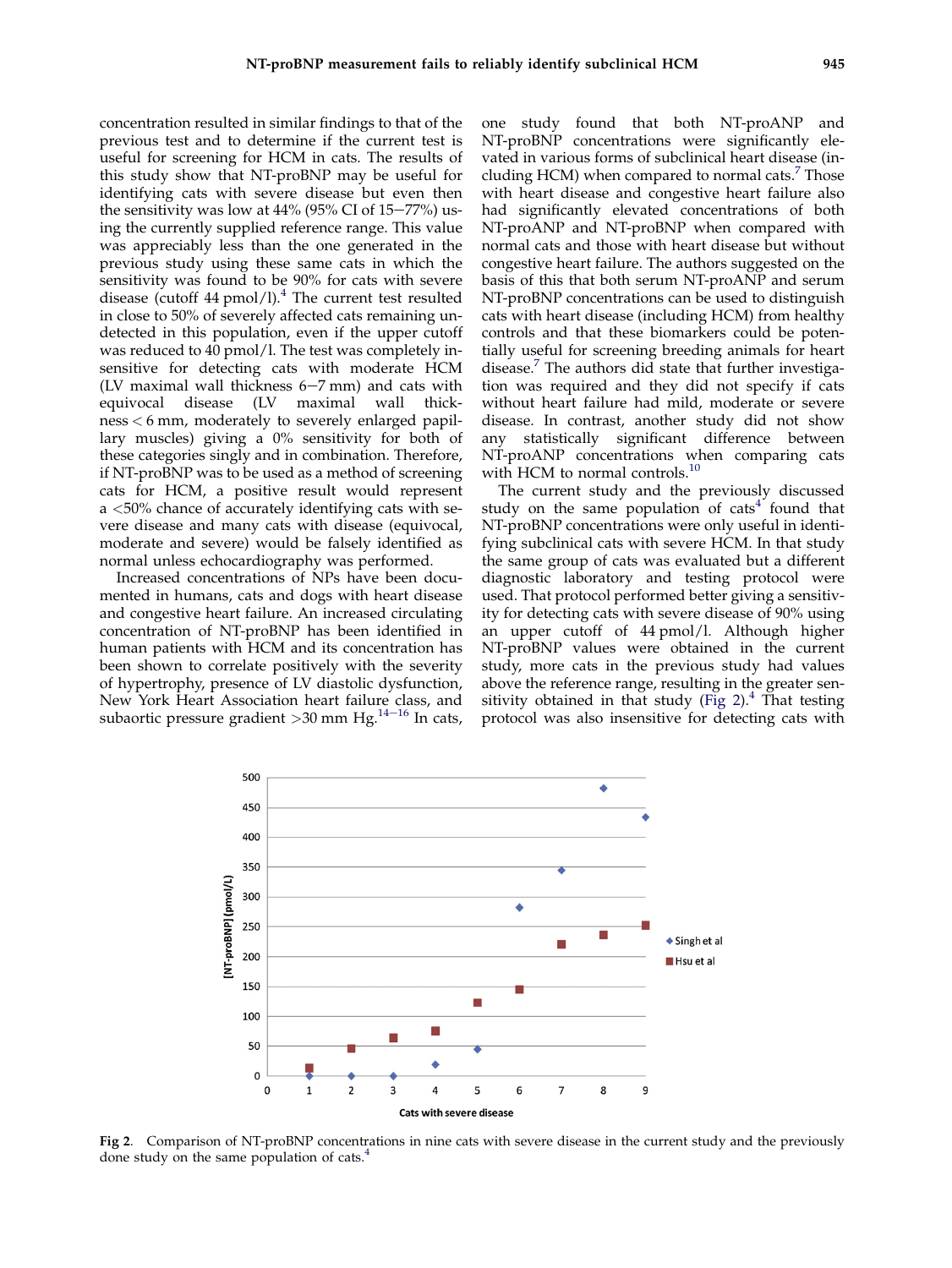<span id="page-4-0"></span>equivocal (mild) and moderate disease. $4$  With the current protocol, if NT-proBNP was to be used as a screening test for identification of subclinical HCM in cats, a positive result would be strongly correlated with the presence of severe disease (100% positive predictive value was obtained in this study), however, the test failed to identify 50% of severely affected cats and all mild-moderately affected cats, making NT-proBNP a poor screening test for HCM in cats.

Some limitations do exist in this study. Only Maine Coon cats and primarily their crosses with and without the A31P mutation were examined. It is possible that this cohort of research colony cats is different from the general population of cats with HCM even though they are identical echocardiographically to other cats with HCM. Echocardiography and blood work varied with regard to the time of blood collection for evaluation of NT-proBNP concentration. It is possible, although highly unlikely, that the HCM classification was different at the time of blood collection or that cats may have been affected by diseases causing LV hypertrophy such has hypertension or hyperthyroidism. Systemic blood pressure measurements were not recorded due to the fractious nature and need for sedation in many cats in this colony, making the results of this technique highly likely to be difficult to obtain or interpret. Instead, it was chosen to rule out the most common causes of hypertension in cats via measurement of serum  $T_4$  and creatinine. This group of research cats has been well characterized and followed for years. An echocardiogram was done within 2 months of NT-proBNP measurement on each cat and blood work (creatinine,  $T_4$ ) was done within 6 months. In addition all cats were clinically normal, making recent changes in disease severity or presence of systemic disease unlikely.

It is possible that the different results obtained in this study compared to the previous study on the same population of cats $4$  are merely due to chance and day-to-day variability. In addition, the small study population in both studies results in very wide confidence intervals around the obtained sensitivities and specificities, increasing the chance of variable results. The HCM classification scheme used in this study was arbitrary. However, with the current methods available to us for diagnosing HCM, the distinction between mild disease and normal cats is probably impossible and, therefore, the equivocal rather than a mild category was used. A maximal septal or LV free wall thickness of >7 mm was chosen for severe disease as this is the commonly accepted cutoff for this category among veterinary cardiologists.<sup>[17](#page-5-0)</sup>

# Conclusion

The measurement of plasma NT-proBNP concentration was insensitive for detecting anything less than severe HCM in cats as judged by this NT-proBNP assay in a cohort of Maine coon and Maine coon crossresearch cats. While an elevated concentration gave a good chance of there being severe disease, cats with equivocal and moderate disease were not identified via NT-proBNP concentrations. In addition, 56% of cats with severe disease in this group would also have been identified as normal based on an NT-proBNP concentration <100 pmol/l. Based on the results of this study, NT-proBNP measurement is not considered an accurate screening tool for the diagnosis of HCM in cats.

# Acknowledgments

Thank you to Idexx Laboratories for organizing shipping and running of the NT-proBNP assay. Idexx Laboratories were not involved in the study design or data review. We would also like to thank Dr Philip Kass for help with statistical analysis of the data.

# **References**

- 1. van Kimmenade RR, Januzzi Jr JL. The evolution of the natriuretic peptides  $-$  current applications in human and animal medicine. *J Vet Cardiol* 2009; 11(suppl 1):  $S9 - 21.$
- 2. Fonarow GC, Peacock WF, Phillips CO, Givertz MM, Lopatin M. Admission B-type natriuretic peptide levels and in-hospital mortality in acute decompensated heart failure. J Am Coll Cardiol 2007; 49: 1943-50.
- 3. Worster A, Balion CM, Hill SA, et al. Diagnostic accuracy of BNP and NT-proBNP in patients presenting to acute care settings with dyspnea: a systematic review. Clin Biochem 2008; 41: 250-9.
- 4. Hsu A, Kittleson MD, Paling A. Investigation into the use of plasma NT-proBNP concentration to screen for feline hypertrophic cardiomyopathy. J Vet Cardiol 2009; 11(suppl 1): S63-70.
- 5. Fox PR, Oyama MA, Reynolds C, et al. Utility of plasma N-terminal pro-brain natriuretic peptide (NT-proBNP) to distinguish between congestive heart failure and non-cardiac causes of acute dyspnea in cats. J Vet Cardiol  $2009$ ; 11(suppl 1): S51-61.
- 6. Connolly DJ, Soares Magalhaes RJ, Fuentes VL, et al. Assessment of the diagnostic accuracy of circulating natriuretic peptide concentrations to distinguish between cats with cardiac and non-cardiac causes of respiratory distress. J Vet Cardiol 2009; 11(suppl 1):  $S41 - 50.$
- 7. Connolly DJ, Magalhaes RJ, Syme HM, et al. Circulating natriuretic peptides in cats with heart disease. J Vet Intern Med 2008; 22: 96-105.
- 8. Meurs KM, Sanchez X, David RM, et al. A cardiac myosin binding protein C mutation in the Maine Coon cat with familial hypertrophic cardiomyopathy. Hum Mol Genet 2005; 14: 3587-93.
- 9. Meurs KM, Norgard MM, Ederer MM, Hendrix KP, Kittleson MD. A substitution mutation in the myosin binding protein C gene in ragdoll hypertrophic cardiomyopathy. Genomics 2007; 90: 261-4.
- 10. MacLean HN, Abbott JA, Ward DL, Huckle WR, Sisson DD, Pyle RL. N-terminal atrial natriuretic peptide immunoreactivity in plasma of cats with hypertrophic cardiomyopathy. J Vet Intern Med 2006; 20: 284-9.